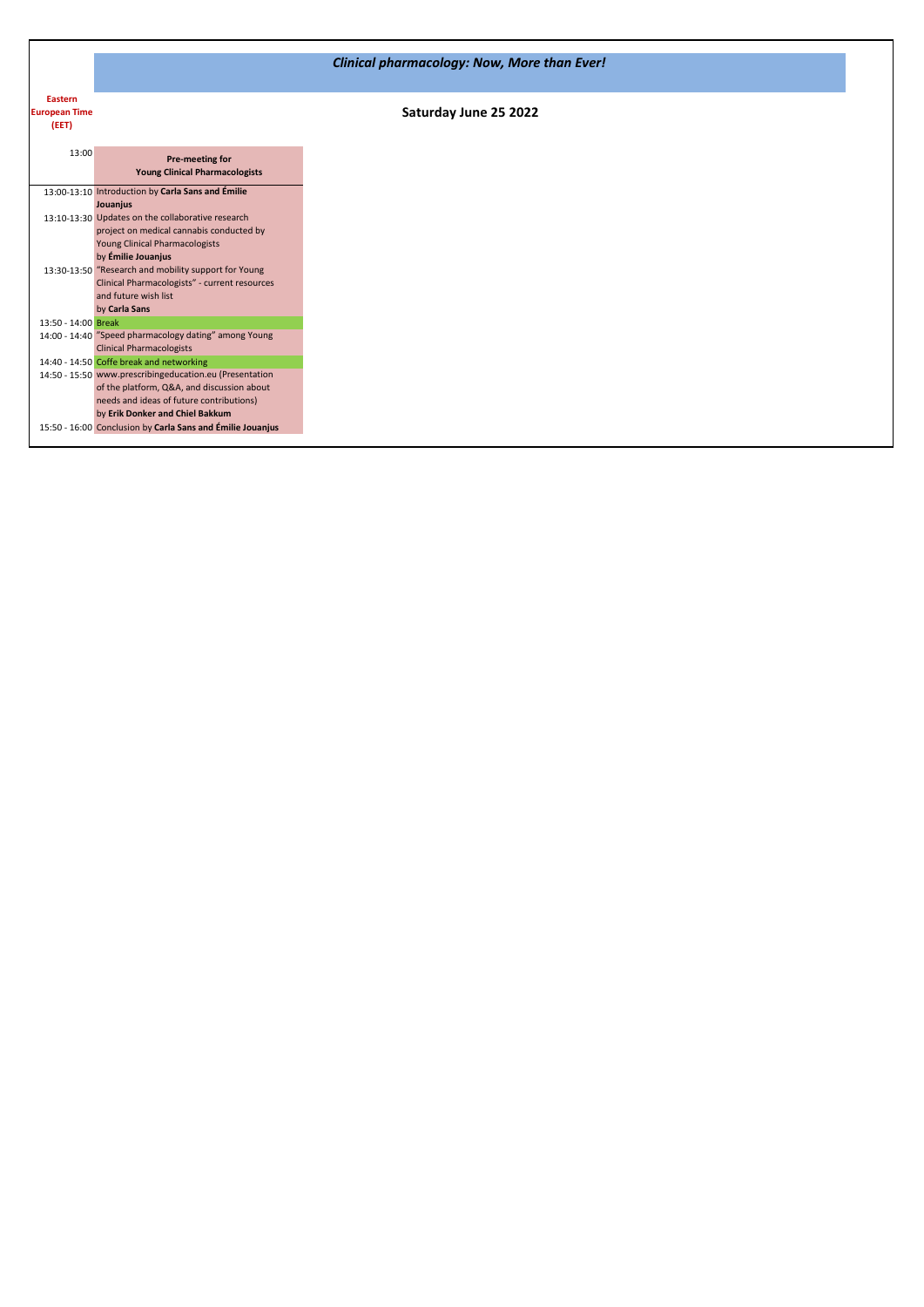|       |                                                                                                                                              | Sunday June 26 2022                                                                                                                                                                  |                                                                                           |
|-------|----------------------------------------------------------------------------------------------------------------------------------------------|--------------------------------------------------------------------------------------------------------------------------------------------------------------------------------------|-------------------------------------------------------------------------------------------|
|       |                                                                                                                                              | <b>SKALKOTAS HALL</b>                                                                                                                                                                |                                                                                           |
| 09:00 |                                                                                                                                              | Welcome and introduction; "Clinical pharmacology; Now, more than ever!"<br>by Vangelis Manolopoulos, president of the local organizing committee and Pierre Marquet, EACPT president |                                                                                           |
| 09:20 |                                                                                                                                              |                                                                                                                                                                                      |                                                                                           |
|       |                                                                                                                                              | Plenary lecture #1: "Hepatic adverse drug reactions to antimicrobials: predictable?" by Ann K. Daly<br>Chairs: Vangelis Manolopoulos, Jamie Coleman, Pierre Marquet                  |                                                                                           |
| 10:00 |                                                                                                                                              | <b>Refreshment break</b>                                                                                                                                                             |                                                                                           |
|       |                                                                                                                                              | <b>SKALKOTAS HALL</b>                                                                                                                                                                |                                                                                           |
| 10:40 |                                                                                                                                              | Plenary lecture #2: "Regulation at Speed" by Marco Cavaleri                                                                                                                          |                                                                                           |
| 11:20 |                                                                                                                                              | Lifetime achievement award and lecture by Kim Brosen                                                                                                                                 |                                                                                           |
| 12:00 |                                                                                                                                              | Chairs: Vangelis Manolopoulos, Jamie Coleman, Pierre Marquet<br><b>Lunch break</b>                                                                                                   |                                                                                           |
| 13:00 |                                                                                                                                              |                                                                                                                                                                                      |                                                                                           |
|       |                                                                                                                                              | <b>Poster Presentations</b>                                                                                                                                                          |                                                                                           |
|       | MC <sub>3</sub>                                                                                                                              | <b>SKALKOTAS HALL</b>                                                                                                                                                                | MC <sub>2</sub>                                                                           |
| 14:00 | S1a: Pharmacogenomics in clinical practice (co-                                                                                              |                                                                                                                                                                                      |                                                                                           |
|       | organized with ESPT, European Society of<br><b>Pharmacogenomics and Personalized Therapy)</b><br>Chairs: Vangelis Monolopoulos, Julia Stingl | S1b: Immunopharmacology<br>Chairs: Annalisa Capuano, Ioanna Andreadou                                                                                                                | S1c: COVID-19 Update on therapies<br>Chairs: Miia Turpeinen, Josep Maria Miro             |
|       | Speaker 1: Adrian LLerena                                                                                                                    | Speaker 1: Xiaoli Meng                                                                                                                                                               | <b>Speaker 1: Roger Paredes</b>                                                           |
|       | Pharmacogenetics clinical Implementation in<br>European Health Services: Examples from Spain                                                 | Role of immunology/hypersensitivty in drug<br>toxicity                                                                                                                               | Treatment                                                                                 |
|       | Speaker 2: Mikko Niemi                                                                                                                       | Speaker 2: Liberata Sportiello                                                                                                                                                       | Speaker 2: César Sanz                                                                     |
|       | Pharmacogenomics of cholesterol-lowering<br>therapy - implementation into clinical practice and                                              | Emmune checkpoint inhibitors (ICIs) and immune-<br>related adverse drug reactions: focus on their                                                                                    | Prophylaxis (mRNA vaccines)                                                               |
|       | future perspectives                                                                                                                          | neurotoxicity                                                                                                                                                                        |                                                                                           |
|       | 14:54-15:07 196 - Qinglian Zhai<br>Added value of DPYD whole exon sequencing to                                                              | 14:54-15:07 233 - Kenza Abouir<br>Impact of obesity on dexamethasone                                                                                                                 | 14:54-15:07 70 - Roos Sablerolles<br>Immunogenicity 5-months after homologous or          |
|       | explain severe fluoropyrimidine-induced toxicity                                                                                             | pharmacokinetic in COVID-19 hospitalized<br>patients: an observational exploratory study                                                                                             | heterologous booster vaccination in Health Care<br>Workers primed with Ad26.COV2.S        |
|       | 15:07-15:20 11 - Camille Lenoir                                                                                                              | 15:07-15:20 238 - Clarisse Brossier                                                                                                                                                  | 15:07-15:20 76 - Vânia Rocha                                                              |
|       | Impact of the genotype and phenotype of CYP3A<br>and P-GP on the apixaban and rivaroxaban blood                                              | Intestinal permeability in transplant patients: are<br>systemic short-chain fatty acids an early                                                                                     | Geographic variation in top-10 prescribed<br>medication and potentially inappropriate     |
|       | concentrations in real-world setting                                                                                                         | biomarker?                                                                                                                                                                           | prescription in Portugal: an ecological study of 2.2<br>million older adults              |
|       | 15:20-15:33 208 - Georgia Ragia                                                                                                              |                                                                                                                                                                                      | 15:20-15:33 66 - Simon Dedroogh                                                           |
|       | Direct oral anticoagulant-related bleeding in atrial<br>fibrillation patients alters DNA methylation of                                      |                                                                                                                                                                                      | SARS-CoV-2-Antibodies after different<br>VaccineCombinations in hospital staff (HelCo-Vac |
| 15:30 | NOS3 and KDR genes                                                                                                                           | <b>Refreshment break</b>                                                                                                                                                             | Study)                                                                                    |
| 15:40 | <b>S2a: OMICS and Targeted Biomarkers</b>                                                                                                    | <b>S2b: Joint meeting with IUPHAR</b>                                                                                                                                                | S2c: Mixed Oral Presentations (1)                                                         |
|       | Chairs: Ann Daly, Arantxa Sancho Lopez                                                                                                       | Chairs: Ingolf Cascorbi, Pierre Marquet                                                                                                                                              | Chairs: Michiel Van Agtmael, Pau Acubilla                                                 |
|       | Speaker 1: Prof Maribel Lucena<br>Drug induced liver diseases                                                                                | Speaker 1: Ingolf Cascorbi<br>IUPHAR - Chances of international cooperations of                                                                                                      | 15:40-15:53 97 - Haithem Chtioui<br>Safety, tolerability and pharmacokinetic profile of   |
|       |                                                                                                                                              | pharmacological societies                                                                                                                                                            | Macozinone (PBTZ169) formulated as native crystal                                         |
|       |                                                                                                                                              |                                                                                                                                                                                      | powder: multiple ascending-doses, phase-Ib trial in<br>healthy volunteers                 |
|       | Speaker 2: Gerd-Achim Kullak-Ublick<br>New biomarkers                                                                                        | <b>Speaker 2: Michael Spedding</b><br>Challenges of drug development in Covid-19                                                                                                     | 15:53-16:06 260 - Alina Kasimova<br>The use of screening data for the carrier of multi-   |
|       |                                                                                                                                              |                                                                                                                                                                                      | resistant microorganisms to determine strategies                                          |
|       |                                                                                                                                              |                                                                                                                                                                                      | for antibiotic prophylaxis and treatment                                                  |
|       | 16:34-16:47 54 - Areti-Maria Vasilogianni <sup>2</sup><br>Quantitative Proteomics of Hepatic Drug-                                           | <b>Speaker 3: Caroline Samer</b> <sup>2</sup><br>The Clinical and Translational Section - Link to                                                                                    | 16:06-16:19 219 - Laura Aurinsalo<br>Safety and applicability of a phenotyping cocktail   |
|       | Metabolizing Enzymes and Transporters in Patients                                                                                            | <b>WHO</b>                                                                                                                                                                           | of seven cytochrome P450 -selective substrate                                             |
|       | with Colorectal Cancer Liver Metastasis                                                                                                      |                                                                                                                                                                                      | drugs for clinical trials                                                                 |
|       | 16:47-17:00 231 - Fani Koutsougianni<br>Pharmacological characterization of a novel lipid-                                                   |                                                                                                                                                                                      | 16:19-16:32 133 - Jenny Dimakos<br>Peptidomimetic structure of dipeptidyl peptidase-4     |
|       | rich breast cancer patient-derived xenograft                                                                                                 |                                                                                                                                                                                      | inhibitors and the risk of sulfonylurea-induced                                           |
|       |                                                                                                                                              |                                                                                                                                                                                      | severe hypoglycemia: a population-based cohort<br>study                                   |
|       |                                                                                                                                              |                                                                                                                                                                                      | 16:32-16:45 96 - Sophie Fedrizzi<br>Multiple sclerosis drugs and dental and gingival      |
|       |                                                                                                                                              |                                                                                                                                                                                      | disorders: an observational retrospective study                                           |
|       |                                                                                                                                              |                                                                                                                                                                                      | and disproportionality analysis in the world<br>pharmacovigilance database                |
| 17:10 | <b>Shimadzu Symposium:</b>                                                                                                                   |                                                                                                                                                                                      | Round-table:                                                                              |
|       | "Innovative LC-MS/MS approaches for TDM"                                                                                                     | <b>IUPHAR Executives' Meeting</b>                                                                                                                                                    | European training in drug-drug interaction                                                |
| 18:30 | <b>Prof. Franck Saint-Marcoux</b>                                                                                                            |                                                                                                                                                                                      | assessment: a comprehensive approach                                                      |
| 20:00 |                                                                                                                                              | <b>WELCOME CEREMONY &amp; RECEPTION</b>                                                                                                                                              |                                                                                           |
|       |                                                                                                                                              |                                                                                                                                                                                      |                                                                                           |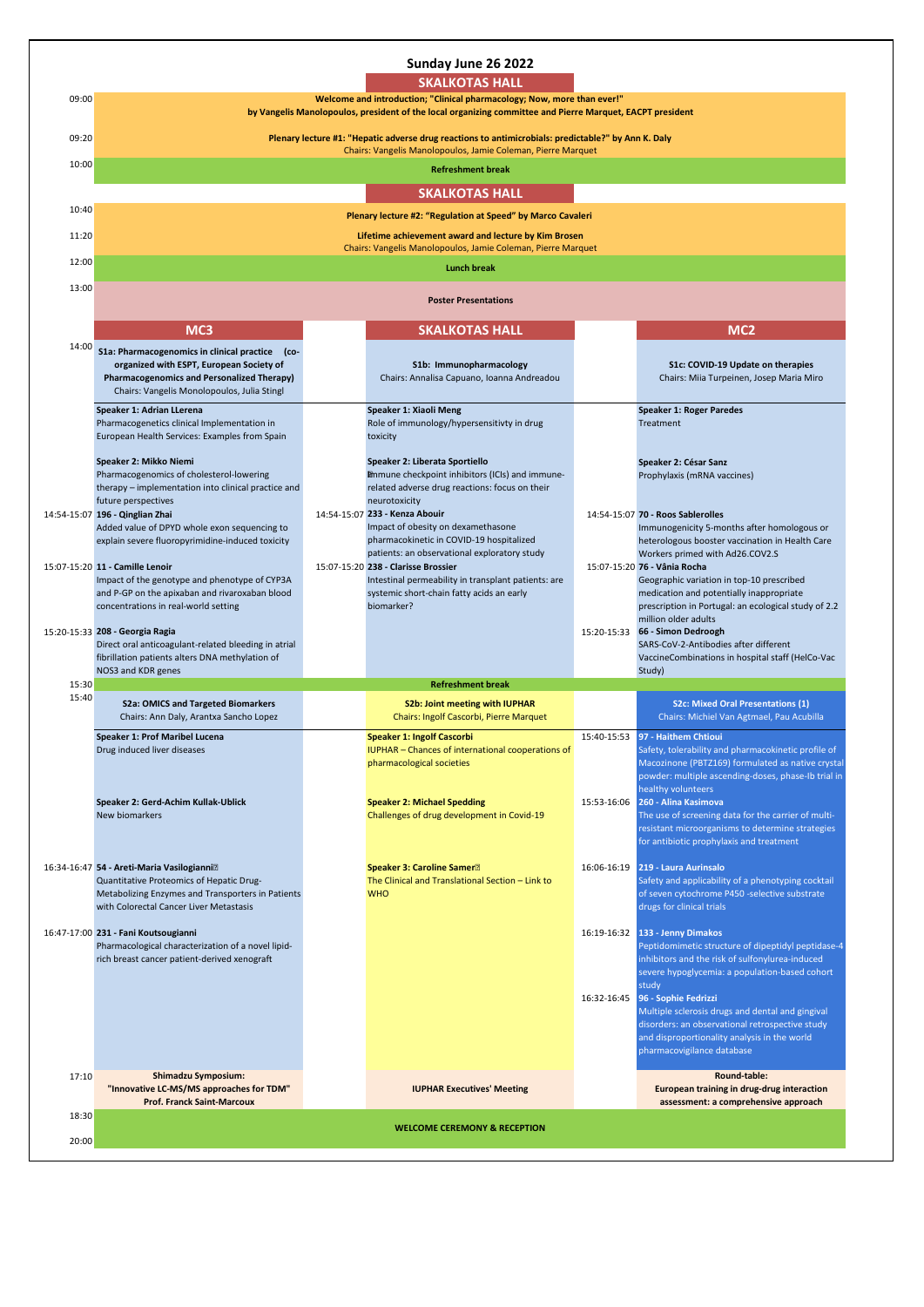|                         |                                                                                                                                                                                                                   | Monday June 27 2022                                                                                                                                                                                            |                         |                                                                                                                                                                                                                                                                                                                                                   |
|-------------------------|-------------------------------------------------------------------------------------------------------------------------------------------------------------------------------------------------------------------|----------------------------------------------------------------------------------------------------------------------------------------------------------------------------------------------------------------|-------------------------|---------------------------------------------------------------------------------------------------------------------------------------------------------------------------------------------------------------------------------------------------------------------------------------------------------------------------------------------------|
| 07:00                   |                                                                                                                                                                                                                   | <b>EACPT</b> run                                                                                                                                                                                               |                         |                                                                                                                                                                                                                                                                                                                                                   |
| 08:00<br>08:50          | Workshop 1:<br>Debate session: Human challenge trials                                                                                                                                                             |                                                                                                                                                                                                                |                         | <b>Workshop 2:</b><br><b>Happy Patient Project</b>                                                                                                                                                                                                                                                                                                |
|                         | Chairs: David Webb, Joaquin Saez                                                                                                                                                                                  |                                                                                                                                                                                                                |                         | Chair: Jamie Coleman                                                                                                                                                                                                                                                                                                                              |
|                         | <b>Speakers: Garth Rapeport and Susan Bull</b>                                                                                                                                                                    |                                                                                                                                                                                                                |                         |                                                                                                                                                                                                                                                                                                                                                   |
|                         | MC <sub>3</sub>                                                                                                                                                                                                   | <b>SKALKOTAS HALL</b>                                                                                                                                                                                          |                         | MC <sub>2</sub>                                                                                                                                                                                                                                                                                                                                   |
| 09:00                   | <b>S3a: Advanced Therapies</b><br>Chairs: Arantxa Sancho Lopez, Georgios Papazisis                                                                                                                                | S3b: Clinical Pharmacology of cardiovascular<br>drugs (joint meeting with EPHAR)<br>Chairs: Ioanna Andreadou, Andreas<br>Papapetropoulos                                                                       |                         | S3c: New ways of learning Clinical pharmacology<br>Chairs: Michiel Van Agtmael, Jamie Coleman                                                                                                                                                                                                                                                     |
|                         | Speaker 1: Concepción Payares<br>ORTHOUNION. An European, multinational<br>experience<br>Speaker 2: Sara Varea                                                                                                    | <b>Speaker 1: John Parissis</b><br>SGLT-2 inhibitors in heart failure<br>Speaker 2 : Gemma Vilahur <sup>2</sup>                                                                                                |                         | 9:00-9:15 Rowan Sultan<br>Interprofessional learning<br>9:15-9:30 Jamie Coleman <sup>2</sup>                                                                                                                                                                                                                                                      |
|                         | Hospital exemption: The happy end of the journey                                                                                                                                                                  | Antithrombotic therapy in diabetes                                                                                                                                                                             |                         | Discussion on the table and with the audience                                                                                                                                                                                                                                                                                                     |
|                         | 9:50-10:03 134 - Pooja Gupta<br>Association of CYP2C19 Polymorphism with<br>Treatment Response Among Multiple Myeloma<br>Patients on Bortezomib Based Induction Treatment                                         | 9:50-10:03 5 - Guillaume Grenet<br>SGLT2 inhibitors in diabetes, a systematic review<br>and meta-analysis of cardiovascular outcome trials<br>balancing their benefits against their risks                     |                         | 9:30-9:50 Rashudy Mahomedradja & Jamie Coleman<br>Debate: Learning medication reviews is useful                                                                                                                                                                                                                                                   |
|                         | 10:03-10:16 71 - Woo Kyung Chung <sup>[2]</sup><br>Pharmacokinetics and safety of DWJ211, injectable<br>deoxycholic acid, after subcutaneous<br>administration in healthy Korean subjects                         | 10:03-10:16 170 - Iordanis Mourouzis<br>Effects of acute triiodothyronine treatment in<br>patients with anterior myocardial infarction<br>undergoing primary angioplasty. Evidence from a                      | 9:50-10:00 All          | Discussion on the table and with the audience and<br>speakers                                                                                                                                                                                                                                                                                     |
|                         | 10:16-10:29 109 - Antonio F Caballero-Bermejo<br>Multidisciplinary collaboration to address the<br>urgent medical need of patients with severe COVID-<br>19 ARDS: COVID-AT Study                                  | pilot randomized trial<br>10:16-10:29 235 - Jameela Bahar<br>Characterising disease and prescribing patterns in<br>patients with heart failure and multimorbidity: a<br>single-centre descriptive cohort study |                         | 10:00-10:10 57 - Michael Reumerman<br>"An inter-professional student-run medication<br>review programme.<br>Reducing adverse drug reactions in a memory<br>outpatient clinic: A controlled clinical trial "<br>10:10-10:20 56 - Michael Reumerman<br>An inter-professional student-run medication<br>review programme: The clinical outcomes of a |
|                         |                                                                                                                                                                                                                   |                                                                                                                                                                                                                |                         | clinical controlled trial in a geriatric outpatient<br>clinic<br>10:20-10:30 127 - Michiel Bakkum<br>Novel teaching resources for the European Open<br>Platform for Prescribing Education (EurOP2E) - a<br>nominal group technique study                                                                                                          |
| 10:30<br>11:00          |                                                                                                                                                                                                                   | <b>Refreshment break</b>                                                                                                                                                                                       |                         |                                                                                                                                                                                                                                                                                                                                                   |
|                         | <b>S4b: Mixed Oral Presentations (2)</b><br>Chairs: Carla Sans, Emilie Jouanjus                                                                                                                                   | <b>S4a. Session organized by BPS:</b><br><b>Clinical Prize Lectures</b><br>Chairs: Reecha Sofiat, Vangelis Manolopoulos                                                                                        |                         | <b>S4c: CPT training across Europe</b><br>Chairs: Jelle Tichelaar, Emelio Sanz                                                                                                                                                                                                                                                                    |
|                         | 11:00-11:13 254 - Chryssa Pourzitaki<br>Impact<br>of OPRM1 and ABCB1 gene polymorphisms on the<br>perioperative remifentanil requirements and pain<br>perception in patients undergoing elective<br>thyroidectomy | <b>Speaker 1: Richard Turner</b><br>Pharmacogenomics v2.0 (BPS Dunlop Prize<br>Lectureship 2021)                                                                                                               | 11:00-11:15 Erik Donker | Europ2E a digital platform                                                                                                                                                                                                                                                                                                                        |
|                         | 11:13-11:26 132 - Jenny Dimakos<br>Concomitant use of sulfonylureas and warfarin and<br>the risk of severe hypoglycemia: a population-<br>based cohort study                                                      | <b>Speaker 2: Joel Tarning</b><br>Pharmacological considerations in antimalarial<br>treatments (Grahame-Smith Prize 2020)                                                                                      |                         | 11:15-11:30 Emilio Sanz <sup>®</sup><br>Discussion on the table and with the audience                                                                                                                                                                                                                                                             |
|                         | 11:26-11:39 53 - Luz M Gonzalez<br>Genetic variability in phospholipase genes affect<br>nephrosclerosis risk and associated cardiovascular                                                                        | Short talk 1: Lauren Walker<br>Inclusivity and representation in clinical trial design                                                                                                                         |                         | 11:30-12:30 Chiel Bakkum <sup>®</sup><br>Workshop Escaperoom                                                                                                                                                                                                                                                                                      |
|                         | outcomes<br>11:39-11:52 8 - Benjamin Skov Kaas-Hansen<br>Eliciting drug safety signals from patient records: a<br>language-agnostic approach                                                                      | <b>Short talk 2: Marie Fisk</b><br>Sustainable medicines for planetary health                                                                                                                                  |                         |                                                                                                                                                                                                                                                                                                                                                   |
|                         | 11:52-12:05 257 - Natalia Atzemian<br>Unraveling potential pharmacological target genes<br>from transcriptomic profiles in the development of<br>persistent atrial fibrillation: A bioinformatics<br>approach     |                                                                                                                                                                                                                |                         |                                                                                                                                                                                                                                                                                                                                                   |
|                         | 12:05-12:18 270 - Constantin Tamvakopoulos<br>Therapeutic drug monitoring of anticancer<br>monoclonal antibodies by mass spectrometry<br>approaches                                                               |                                                                                                                                                                                                                |                         |                                                                                                                                                                                                                                                                                                                                                   |
| 12:30<br>13:00<br>13:30 |                                                                                                                                                                                                                   | <b>Lunch / Poster Viewing</b>                                                                                                                                                                                  |                         |                                                                                                                                                                                                                                                                                                                                                   |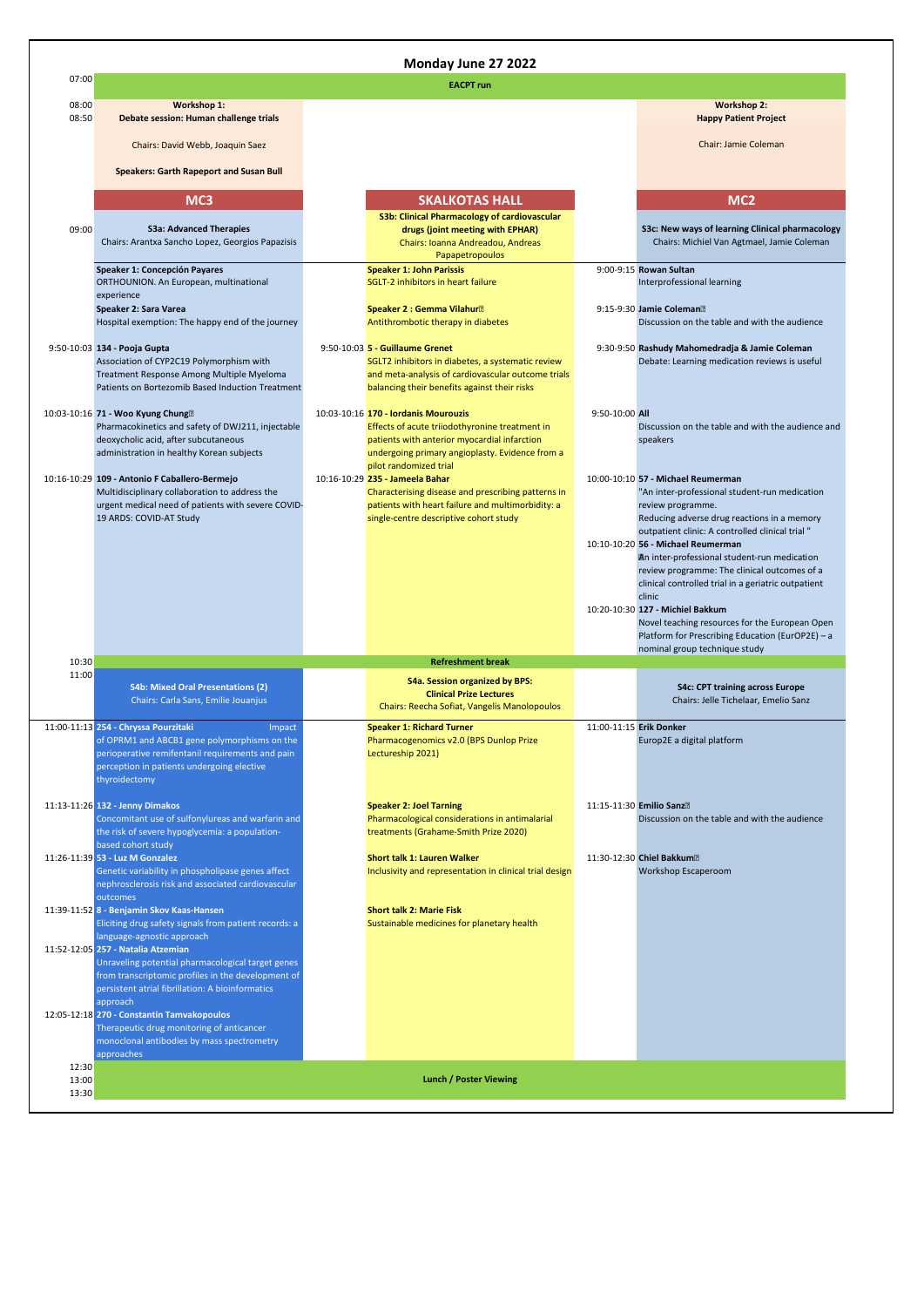## **Monday June 27 2022**

| 14:35          |                                                                                                                 |                       | Chair: Pierre Marquet, Gerard Rongen, Vangelis Manolopoulos<br>Plenary Lecture #4: "New Artificial intelligence tools to the service of medical questions" by Mihaela van der Schaar<br>Chair: Pierre Marquet, Gerard Rongen, Vangelis Manolopoulos |                                                                                                                                                                                                                                                                                                                                                                                                                                              |
|----------------|-----------------------------------------------------------------------------------------------------------------|-----------------------|-----------------------------------------------------------------------------------------------------------------------------------------------------------------------------------------------------------------------------------------------------|----------------------------------------------------------------------------------------------------------------------------------------------------------------------------------------------------------------------------------------------------------------------------------------------------------------------------------------------------------------------------------------------------------------------------------------------|
| 15:10          | MC <sub>3</sub>                                                                                                 |                       | <b>Refreshment break</b><br><b>SKALKOTAS HALL</b>                                                                                                                                                                                                   | MC <sub>2</sub>                                                                                                                                                                                                                                                                                                                                                                                                                              |
| 15:30<br>16:50 | S5a: Advanced Drug Delivery / Formulations<br>Chairs: Janne Backman, Caridad Pontes                             |                       | <b>S5b: Systems Pharmacology and Artificial</b><br><b>Intelligence in Clinical Pharmacology and</b><br><b>Therapeutics (Joint session with ACCP)</b><br>Chairs: Artemis Chatzigeorgiou, Julia Stingl                                                | S5c: Changing the Benefit-Risk Balance of<br>Medicines (challenging the mantra)<br>Chairs: Arantxa Sancho Lopez, Pierre Marquet                                                                                                                                                                                                                                                                                                              |
|                | Speaker 1: Giovanna Lollo<br>Advanced nanomedicine for cancer<br>immunotherapies : Challenges and opportunities |                       | <b>Speaker 1: Christian Lovis</b><br>Al / machine Learning                                                                                                                                                                                          | Speaker 1: Ed Waddingham<br>New ways of appraising benefit-risk balance                                                                                                                                                                                                                                                                                                                                                                      |
|                | Speaker 2: Giuseppe Curigliano<br>Antibody-drug conjugates in solid tumors: will they<br>hold the promise?      |                       | Speaker 2: Maria Giulia Bacalini<br>Synthetic data generation, machine learning and<br>Bayesian models for outcome prediction in drug<br>development and personalized medicine                                                                      | Speaker 2: Bahri Priya (EMA)<br>New ways of appraising the benefit-risk balance                                                                                                                                                                                                                                                                                                                                                              |
|                | Speaker 3: Robert Langer<br>Micro-robots; Innovative Formulations                                               |                       | Speaker 3: Don Mager <sup>2</sup><br>Toward Application of Systems Analysis to Guide<br>Decisions in Clinical Pharmacology and<br><b>Therapeutics</b>                                                                                               | 16:11-16:24 36 - Cathy Gaillard<br>$\boxed{2}$<br>French academic and industrial experience on<br>financial compensation of participants in clinical<br>trials<br>16:24-16:37 130 - Pau Alcubilla <sup>[2]</sup><br>Antineoplastic drug approvals by European<br>Medicines Agency (EMA) and Food and Drug<br>Administration (FDA) between 2018-2021.<br>Evaluation of potential differences<br>16:37-16:50 202 - Lucía Arellano <sup>®</sup> |
|                |                                                                                                                 |                       |                                                                                                                                                                                                                                                     | What has happened to medicines after a<br>Conditional Marketing Authorisation (CMA) was<br>granted by European Medicines Agency (EMA)<br>from 2006-2020                                                                                                                                                                                                                                                                                      |
| 17:00<br>18:30 |                                                                                                                 | <b>Poster Viewing</b> |                                                                                                                                                                                                                                                     | <b>EACPT Council Meeting</b>                                                                                                                                                                                                                                                                                                                                                                                                                 |